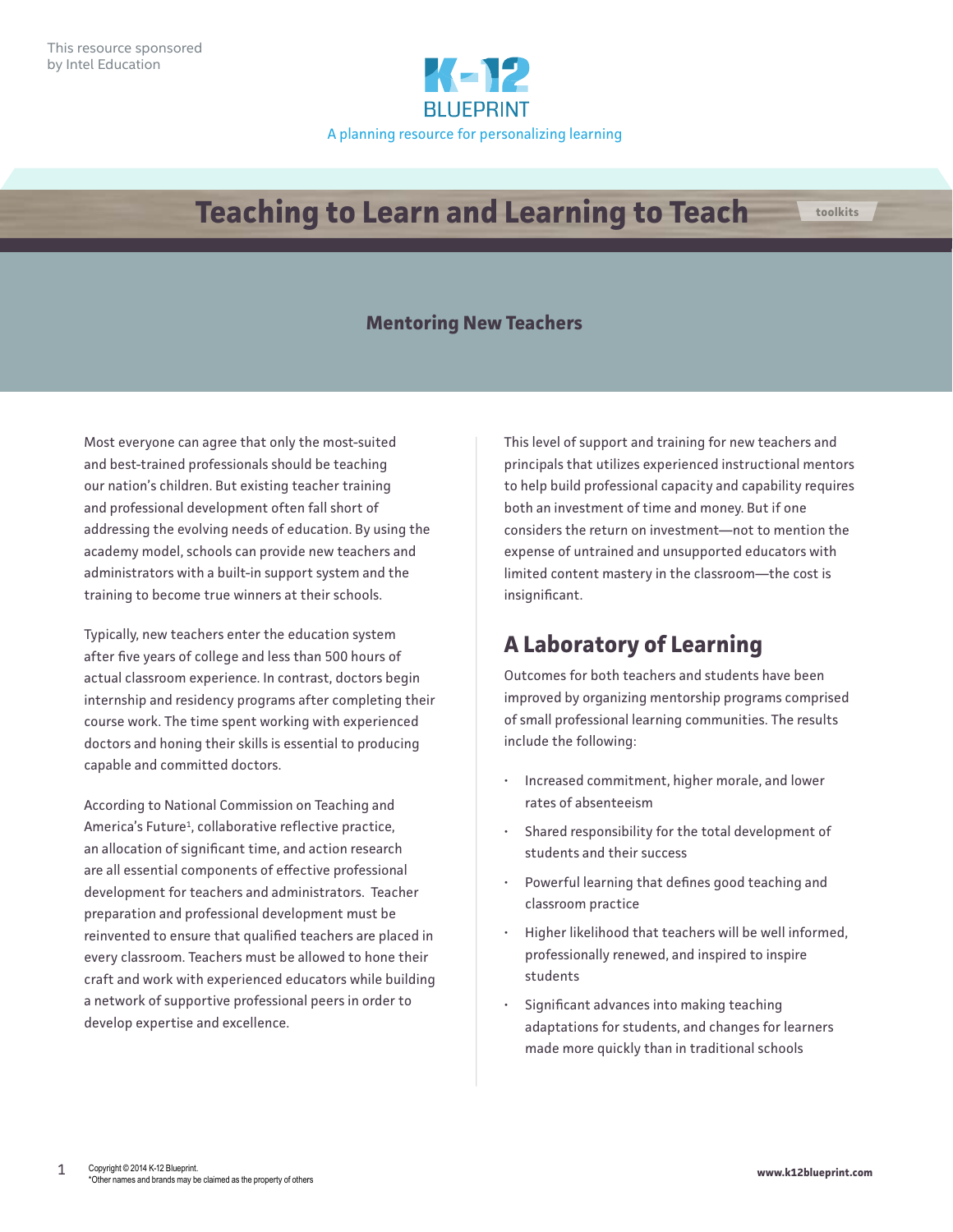## **In-the-Trenches Mentoring is the Key to Strong Teaching Skills**

Attracting, supporting, and retaining the best and brightest classroom teachers is essential in order for our educational system to flourish. The modeling of skilled professional behaviors in instructional leadership, assessment, teacher support, evaluation, and culturebuilding cannot be duplicated. The following is an example of how mentorship can help turn a new teacher into a force to be reckoned with:

- 1. A school has opened and is in desperate need of a new teacher. Resume submissions and interviews have not been successful. The year begins with a substitute teacher in the classroom.
- 2. The principal learns that the substitute teacher is enrolled in a teacher-credentialing program. Though he has no formal teaching strategy, he has skills and a strong desire to teach.
- 3. The principal feels that if the teacher had true mentoring support daily, he could learn strategies faster than from college course work.
- 4. An experienced teacher/coach for student teachers offers to be the sub's mentor.
- 5. The sub and his mentor teach four classes per day, and have one conference hour and one hour of collaboration daily.
- 6. The sub begins each day watching another very skilled teacher and stays a day behind in his lessons.
- 7. The sub and mentor collaborate, coach, observe, study student work, plan lessons, and reflect on student progress and teaching strategies. They also discuss the sub's class observations. At the end of the day, the sub is clear about next steps for the following day. Strategies for managing class time, materials, and student activities are studied, and changes are made to enhance the effectiveness of student learning.
- 8. The network of support grows. A special education teacher provides support and shows the sub other ways to approach problems. The principal and assistant principal visit the sub's room frequently, leaving simple notes of specific observations.
- 9. Whether in the break room or at lunch, informal conversation is a regular routine. The sub trusts that the administration is there to support, coach, and reinforce his improved skills. Every day he is able to discuss each class with his coaches in detail.
- 10.Once the sub becomes familiar with daily routines, he focuses on individual learning styles and how his teaching supports those styles. Analyzing student work, holding special "help" sessions, and watching his mentor and other teachers work with students all help to build his expertise.

### **Mentoring Plan**

### **Before School: Discuss professional growth goals**

#### **1st Month of School: Curriculum Implementation**

- Grade level curriculum/state standards
- Pacing schedule for instructional planning
- Lesson plan framework and development
- Available resources to support instruction
- Protégé observes mentor (half day)
- Discuss professional growth goals

#### **1st Semester**

- Mentor observes protégé
- Mentor facilitates reflection and self-assessment
- Mentor observes
- Assessment development
- State and local assessments, district test schedule, and teachers' roles and responsibilities for assessments
- Utilizing testing data to plan instruction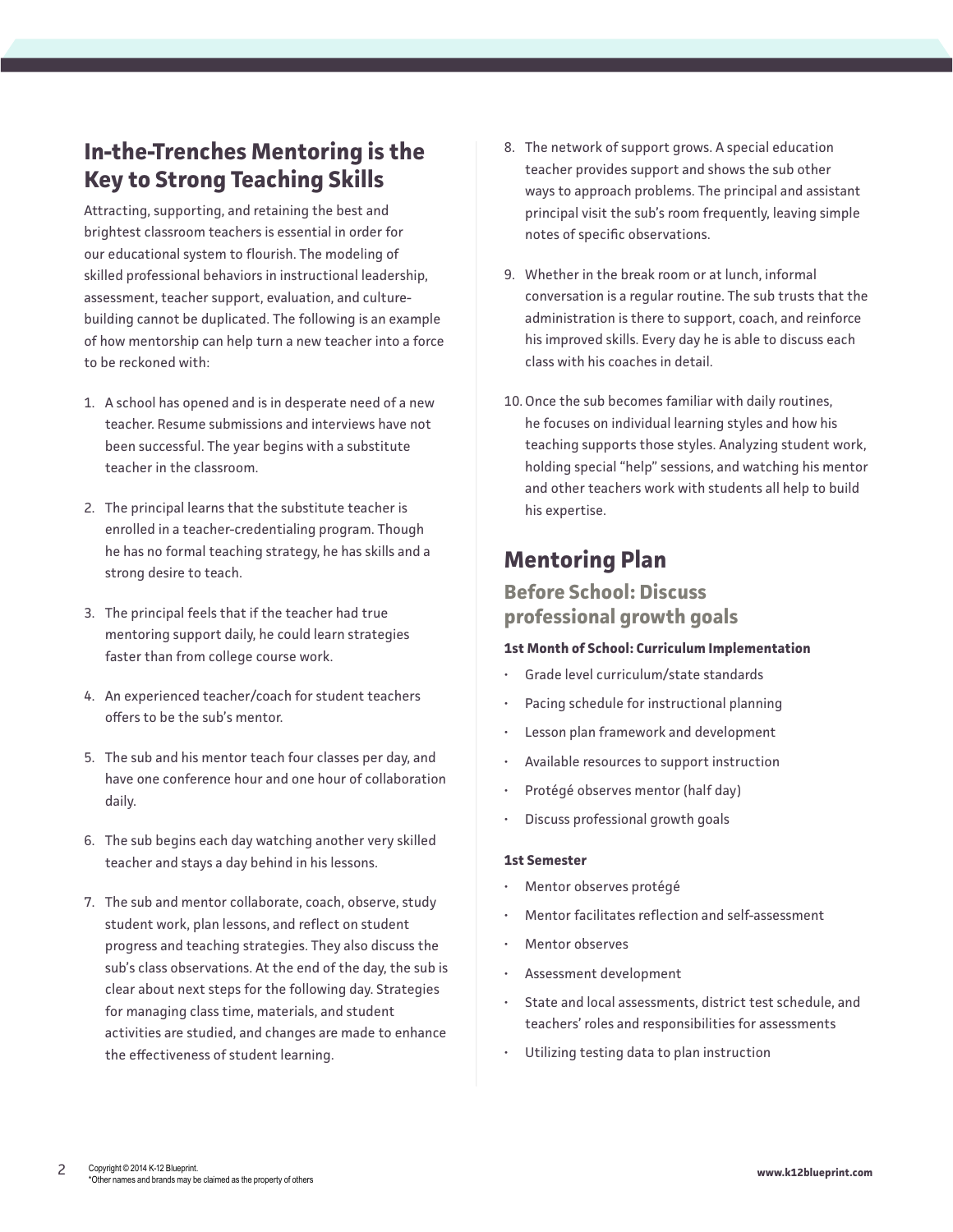- Developing student academic goals and plans based on assessment information, classroom performance, and ELL or IEP needs with parent/student
- Grading review
- Discuss professional growth goals
- Observation of a professional expert

#### **2nd Semester**

- Protégé peer group
- Mentor observes Protégé
- Discuss professional growth goals
- Mentor facilitates reflection and self-assessment
- Data from mentor observation of the protégé on protégé's priorities

#### **End of year**

Develop professional growth goals for next year

### **Peer Groups**

Many schools and districts find it helpful to conduct peergroup meetings once or twice each semester, either in person or online. If starting a peer group, ask all peer group members to honor confidentiality and respond to issues in a professional manner. While your school or district will have its own unique issues relevant for discussion, the following questions are provided as a starting point.

#### **For mentor groups**

- What do we need to know and be able to do to help new teachers meet district performance standards?
- What are the conditions we need to create in order to promote retention of new teachers?
- How can we use resources to support our mentoring program?

#### **For protégé groups**

- Words are very powerful. How are you using words positively?
- If you could advise college students who are preparing to be teachers, what would you tell them?
- Do you feel that every child can learn?

## **Mentor Observation Tips**

The following will assist you as a mentor to inventory your experiences and areas of need:

#### **Pre-conference**

- Determine the objectives for the lesson to be observed.
- Define the activities of the new teacher and students to achieve the objective.
- Use non judgmental, open questions to quide lesson improvement.
- Clarify what the teacher wants to learn from the observation experience.
- Determine the data that needs to be collected to support that learning.

### **Observation: Collecting the data while observing**

#### **Post Conference:**

- Prompt the teacher's recall of the lesson taught, student responses, and lesson success.
- Prompt the teacher's reflection on differences between the planned and predicted lesson.
- Ask questions to prompt reflection on what went well and what needs improvement.
- Ask questions to prompt feedback about the coaching process.